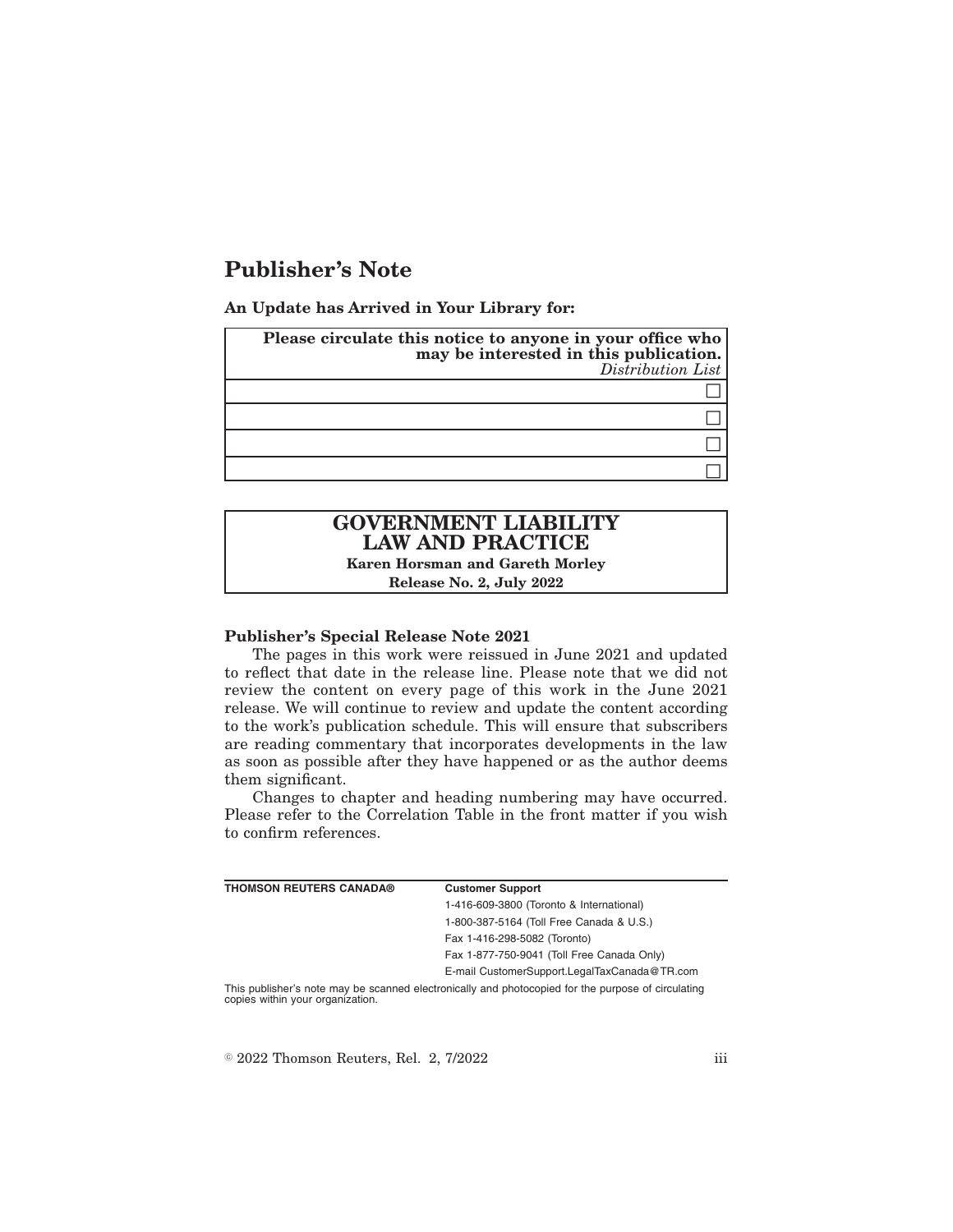This looseleaf publication is a practitioner-oriented guide to conducting civil litigation when one of the parties involved is the Crown. With contributions from leading practitioners from the private, public and academic bar, this is the first resource of its kind that is regularly updated, addressing the evolving area of civil government liability. It examines the civil liability of the federal and provincial governments in common-law Canada with respect to the major areas of private law, including: Tort, Restitutions, Contract, Procedure and Fiduciary Duties.

### **What's New in this Update:**

This release features new case law and commentary in Chapter 5 ("Takings": Government Liability to Compensate for Forcibly Acquired Property), Chapter 7 (Nuisance), Chapter 9 (Malicious Prosecution), Chapter 10 (False Arrest or False Imprisonment), and Chapter 11 (The Crown as a Fiduciary).

#### **Highlights of this release include:**

E **Nuisance — The Elements of the Tort of Private Nuisance — Nuisance by Executive Action —** The Yukon Court of Appeal recently declined to strike a pleading which alleged that a government moratorium on hydraulic fracturing ("fracking") constituted a nuisance. The plaintiff expended money to start a fracking business and obtained permits which granted specified oil and gas rights over a designated area, however, in 2015 the Yukon government announced a moratorium on fracking which applied to the permitted areas. Various causes of action were pleaded, including nuisance. Yukon argued that the moratorium could not constitute a nuisance as it was not a use of land, and because nuisance involves an indirect interference with land whereas the moratorium is direct. The Court of Appeal concluded that these matters are not plain and obvious. The court observed that the law of nuisance is focussed on the interference with the plaintiff's interest in land, and that the law protects access to property, citing cases in which fences, gates or blockades were held to constitute a nuisance. The Court of Appeal also cited *St. Lawrence Cement Inc. v. Barette, Antrim Truck Centre v. Ontario*, and *Baker v. Rendle* for the proposition that the focus of nuisance law is on the harm suffered by the plaintiff, rather than on the nature of the conduct giving rise to that harm. The court noted that Yukon sought to reverse this focus, emphasizing instead the nature of the conduct leading to the interference: *Northern Cross (Yukon) Ltd. v. Yukon (Energy, Mines and Resources)*, 2021 YKCA 6.